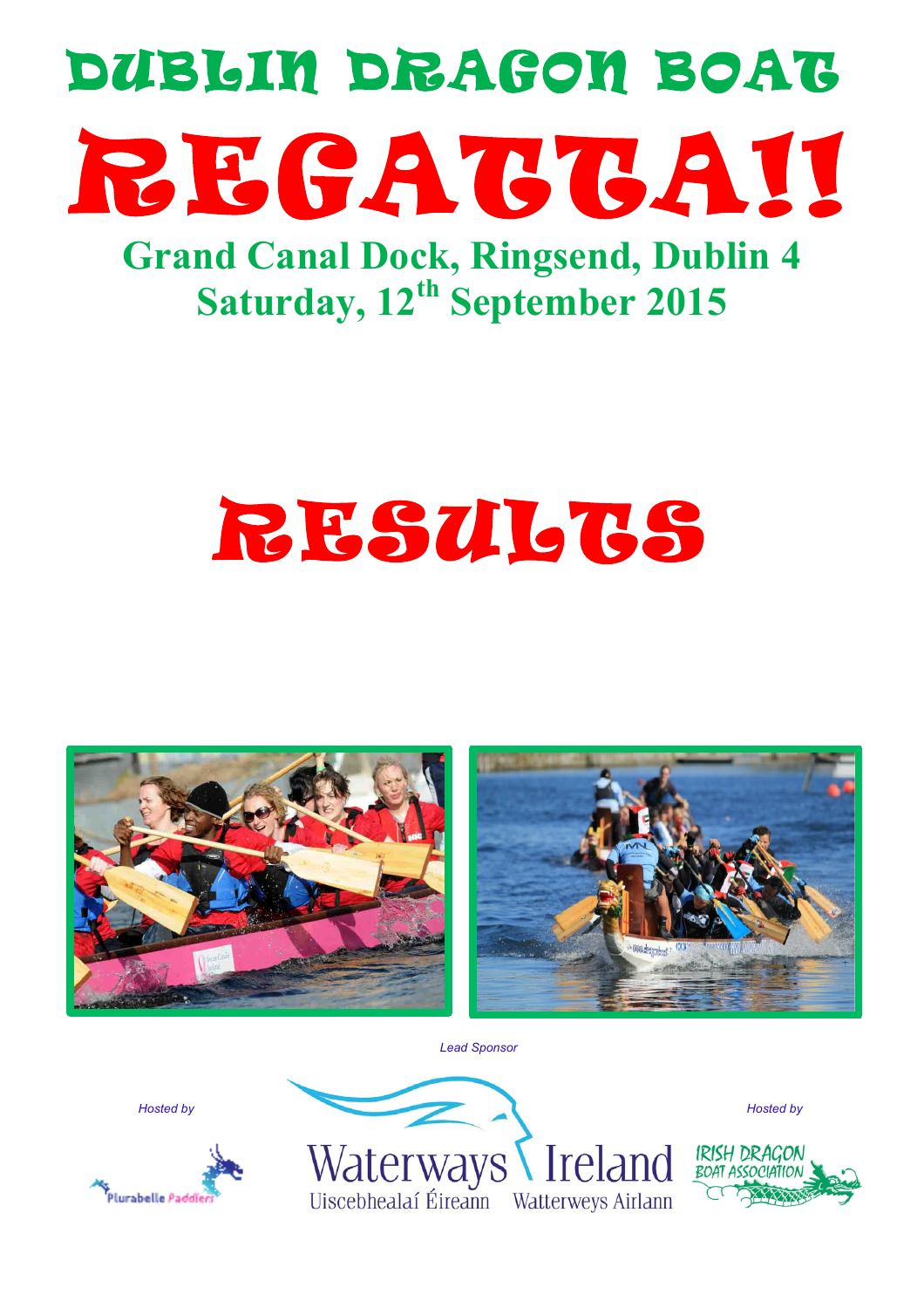## Dublin Dragon Boat Regatta

**Grand Canal Dock, Ringsend, Dublin 4**

**Saturday, 12th September 2015**

|        | Lane 1                          | Lane <sub>2</sub>       | Lane 3                  | Lane 4           |
|--------|---------------------------------|-------------------------|-------------------------|------------------|
|        | <b>COMBINED CLASS - ROUND 1</b> |                         |                         |                  |
| Race 1 | The Easy Dragons                | <b>EDEKAhn</b>          | Dublin or Nothin'       | The CoDragons    |
|        |                                 | Dragons                 | (Women)                 |                  |
| 10.00  | 0.52.47                         | 0.51.37                 | 0.58.94                 | <b>DNR</b>       |
|        |                                 |                         |                         |                  |
| Race 2 | One In Four                     | <b>GB</b> Slayers       | Dublin or Nothin'       | To Be Decided    |
|        | Legends                         |                         | (Mixed)                 |                  |
| 10.20  | 1.11.27                         | 0.54.80                 | 0.55.03                 | 1.21.84          |
| Race 3 | <b>Bon Free</b>                 | One In Four All         | The Google              | Dublin Vikings   |
|        |                                 | <b>Stars</b>            | Dragons                 |                  |
| 10.40  | 1.16.00                         | 1.23.08                 | 1.00.46                 | 0.57.52          |
|        |                                 |                         |                         |                  |
| Race 4 | <b>Carlow Dragons</b>           | Dublin City             | <b>Bon Voyage</b>       | Joey's Splashers |
|        |                                 | Council Team            |                         |                  |
| 11.00  | 0.59.73                         | 1.16.61                 | 1.16.07                 | 1.09.71          |
|        |                                 |                         |                         |                  |
| Race 5 | Suir Dragon                     | <b>Waterford Dragon</b> | <b>Carlow Crusaders</b> | Donegal Dragons  |
|        | Paddlers - CRC                  | Warriors                |                         |                  |
| 11.20  | 1.07.79                         | 1.09.32                 | 1.02.13                 | 1.03.62          |
| Race 6 | Pink Champagne                  | Pool of Life            | <b>Lagan Dragons</b>    | Plurabelle       |
|        |                                 |                         |                         | Paddlers         |
| 11.40  | 1.05.03                         | 1.01.55                 | 1.12.24                 | 0.58.81          |
|        |                                 |                         |                         |                  |
| Race 7 | Florence Dragon                 | Graine Mhaol            | Purebelles              | Cork Dragons     |
|        | Lady & Friends                  | <b>DBT</b>              |                         |                  |
| 12.00  | 1.03.36                         | 1.18.45                 | 1.09.87                 | 1.10.12          |

#### **COMBINED CLASS – ROUND 2**

| Race 8  | Donegal Dragons       | The Easy Dragons  | <b>GB</b> Slayers        | Dublin or Nothin'       |
|---------|-----------------------|-------------------|--------------------------|-------------------------|
|         |                       |                   |                          | (Mixed)                 |
| 12.20   | 1.09.65               | 0.56.45           | 0.56.71                  | 0.56.02                 |
|         |                       |                   |                          |                         |
| Race 9  | Dublin Vikings        | Dublin or Nothin' | <b>EDEKAhn</b>           | <b>Carlow Dragons</b>   |
|         |                       | (Women)           | Dragons                  |                         |
| 12.40   | 0.58.43               | 1.01.49           | 0.52.99                  | 0.57.64                 |
|         |                       |                   |                          |                         |
| Race 10 | The CoDragons         | <b>Bon Free</b>   | One In Four              | <b>Carlow Crusaders</b> |
|         |                       |                   | Legends                  |                         |
| 13.00   | <b>DNR</b>            | 1.06.54           | 1.15.97                  | 1.04.66                 |
|         |                       |                   |                          |                         |
| Race 11 | Cork Dragons          | <b>Bon Voyage</b> | To Be Decided            | The Google              |
|         |                       |                   |                          | <b>Dragons</b>          |
| 13.20   | 1.05.18<br>$\sqrt{2}$ | 1.11.82           | 1.20.19<br>AL DRAGON BOL | 0.56.21                 |







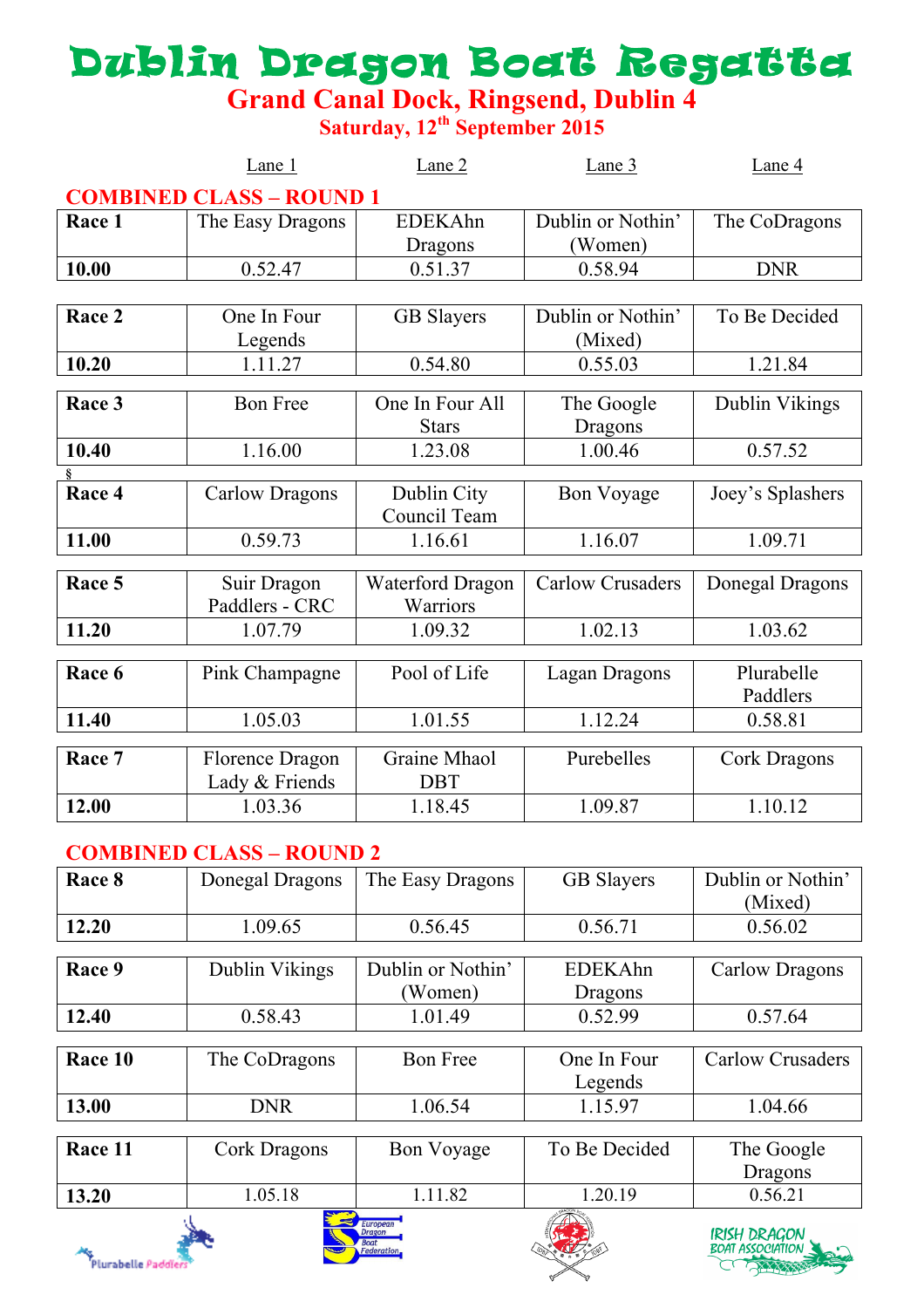|         | Lane 1                          | Lane 2           | Lane 3                      | Lane 4                              |
|---------|---------------------------------|------------------|-----------------------------|-------------------------------------|
| Race 12 | One In Four All<br><b>Stars</b> | Joey's Splashers | Dublin City<br>Council Team | <b>Waterford Dragon</b><br>Warriors |
| 13.40   | 1.14.57                         | 1.04.73          | 1.05.10                     | 1.04.37                             |
|         |                                 |                  |                             |                                     |
| Race 13 | Plurabelle                      | Pink Champagne   | Florence Dragon             | Suir Dragon                         |
|         | Paddlers                        |                  | Lady & Friends              | Paddlers - CRC                      |
| 14.00   | 0.59.57                         | 1.05.93          | 1.00.55                     | 1.03.31                             |
|         |                                 |                  |                             |                                     |
| Race 14 | Pool of Life                    | Lagan Dragons    | Graine Mhaol                | Purebelles                          |
|         |                                 |                  | <b>DBT</b>                  |                                     |
| 14.20   | 1.01.67                         | 1.11.27          | 1.12.74                     | 1.06.66                             |

**14.25 – 14.40 BREAST CANCER SURVIVOR'S FLOWER CEREMONY**

#### **COMBINED CLASS – ROUND 3**

| Race 15 | Dublin or Nothin'       | The Google        | <b>Cork Dragons</b> | <b>GB</b> Slayers |
|---------|-------------------------|-------------------|---------------------|-------------------|
|         | (Women)                 | Dragons           |                     |                   |
| 15.00   | 1.01.31                 | 0.56.83           | 1.04.79             | 0.54.59           |
|         |                         |                   |                     |                   |
| Race 16 | <b>EDEKAhn</b>          | Dublin or Nothin' | One In Four All     | The Easy Dragons  |
|         | Dragons                 | (Mixed)           | <b>Stars</b>        |                   |
| 15.20   | 0.52.90                 | 0.54.51           | 1.18.22             | 0.52.98           |
|         |                         |                   |                     |                   |
| Race 17 | Dublin City             | Donegal Dragons   | The CoDragons       | <b>Bon Voyage</b> |
|         | Council Team            |                   |                     |                   |
| 15.40   | 1.06.10                 | 1.03.57           | <b>DNR</b>          | 1.05.22           |
|         |                         |                   |                     |                   |
| Race 18 | To Be Decided           | Carlow Dragons    | Suir Dragon         | One In Four       |
|         |                         |                   | Paddlers - CRC      | Legends           |
| 16.00   | 1.25.76                 | 0.58.09           | 1.04.21             | 1.13.79           |
|         |                         |                   |                     |                   |
| Race 19 | <b>Carlow Crusaders</b> | Dublin Vikings    | Joey's Splashers    | <b>Bon Free</b>   |
| 16.20   | 1.04.38                 | 0.58.19           | 1.07.15             | 1.03.22           |
|         |                         |                   |                     |                   |
| Race 20 | Purebelles              | Florence Dragon   | Pink Champagne      | Graine Mhaol      |
|         |                         | Lady & Friends    |                     | <b>DBT</b>        |
| 16.40   | 1.07.92                 | 1.00.90           | 1.05.57             | 1.10.59           |
|         |                         |                   |                     |                   |
| Race 21 | <b>Waterford Dragon</b> | Plurabelle        | Pool of Life        | Lagan Dragons     |
|         | Warriors                | Paddlers          |                     |                   |
| 17.00   | 1.08.42                 | 0.59.46           | 1.00.52             | 1.09.54           |

**Each crew races 3 times. The slowest time recorded by each crew is disregarded & the remaining 2 times are added together. The 4 crews with the fastest aggregate times in each competition class go straight to their own Major Finals; the remaining crews are now out of the competition.**







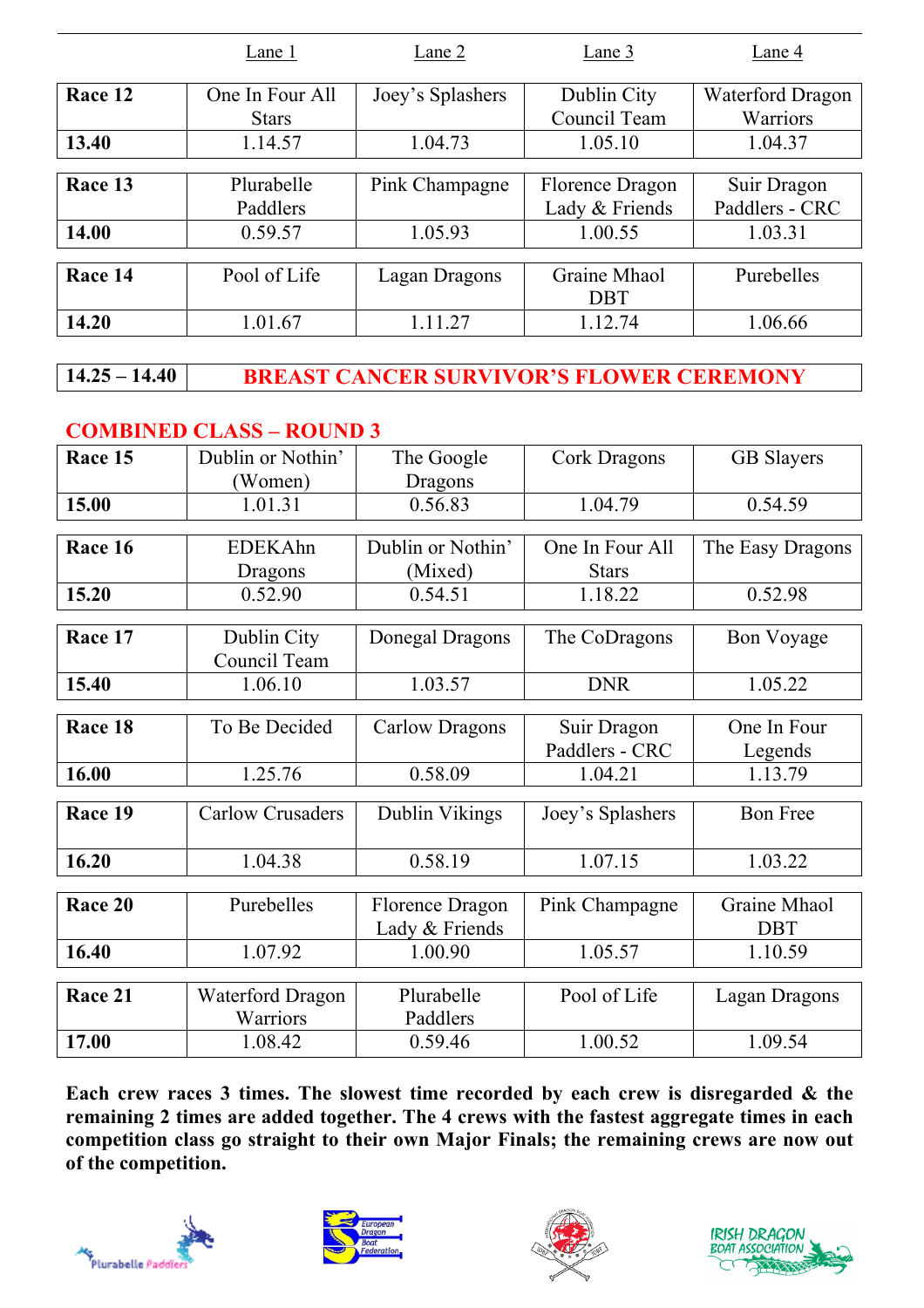|         | Lane 1                                       | Lane 2  | Lane 3                              | Lane 4 |
|---------|----------------------------------------------|---------|-------------------------------------|--------|
|         | <b>INTERNATIONAL CHALLENGE - MAJOR FINAL</b> |         |                                     |        |
| Race 22 | <b>GB</b> Slayers                            | EDEHAhn | The Easy Dragons   Dublin or Nothin |        |

| .                  | U               | ертен с         | $1\,\text{m}$ $\epsilon$ $\mu$ $\mu$ $\epsilon$ $\mu$ $\epsilon$ $\mu$ $\epsilon$ | $D$ ability of $T$ |
|--------------------|-----------------|-----------------|-----------------------------------------------------------------------------------|--------------------|
|                    |                 | <b>Dragons</b>  |                                                                                   | (Mixed)            |
| <b>Major Final</b> | $3rd$ in Rounds | $1st$ in Rounds | $2nd$ in Rounds                                                                   | $4th$ in Rounds    |
| 17.20              | 0.53.55         | 0.51.90         | 0.51.54                                                                           | 0.52.97            |

**The Major Final determines positions 1 – 4 in the International Challenge.**

#### **NOVICE CHALLENGE – MAJOR FINAL**

| Race 23            | Carlow Dragons  | The Google      | Dublin Vikings  | <b>Carlow Crusaders</b> |
|--------------------|-----------------|-----------------|-----------------|-------------------------|
|                    |                 | <b>Dragons</b>  |                 |                         |
| <b>Major Final</b> | $3rd$ in Rounds | $1st$ in Rounds | $2nd$ in Rounds | $4th$ in Rounds         |
| 17.40              | 0.57.41         | 0.56.78         | 0.55.34         | 1.02.36                 |

**The Major Final determines positions 1 – 4 in the Novice Challenge.**

#### **BREAST CANCER SURVIVOR'S CHALLENGE – MAJOR FINAL**

| Race 24            | Pool of Life    | Plurabelle                | Florence Dragon | Pink Champagne  |
|--------------------|-----------------|---------------------------|-----------------|-----------------|
|                    |                 | Paddlers                  | Lady & Friends  |                 |
| <b>Major Final</b> | $3rd$ in Rounds | 1 <sup>st</sup> in Rounds | $2nd$ in Rounds | $4th$ in Rounds |
| 18.00              | .01.11          | 0.59.43                   | .00.25          | .06.09          |

**The Major Final determines positions 1 – 4 in the Breast Cancer Survivor's Challenge.**

#### **PRIZE GIVING - 18.20HRS**